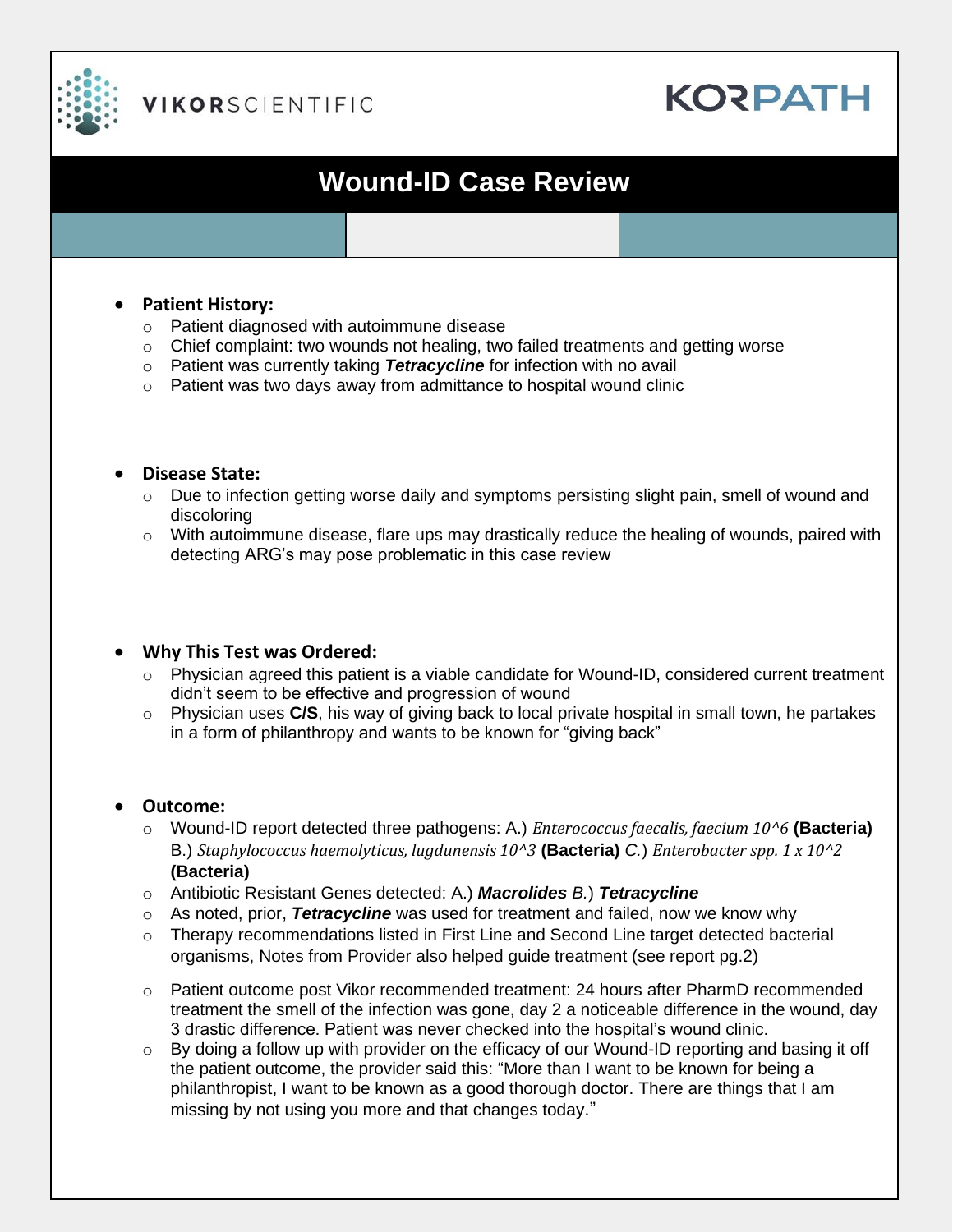**CONFIDENTIALITY NOTICE TO RECIPIENT: This transmission contains confidential information belonging to the sender that is legally privileged and proprietary and may be subject to protection under the law, including the Health Insurance Portability and Accountability Act (HIPAA). If you are not the intended recipient of this email, you are prohibited from sharing, copying, or otherwise using or disclosing its contents. If you have received this email in error, please notify the sender immediately by reply e-mail and permanently delete this email and any attachments without reading, forwarding, or saving them. Thank you.**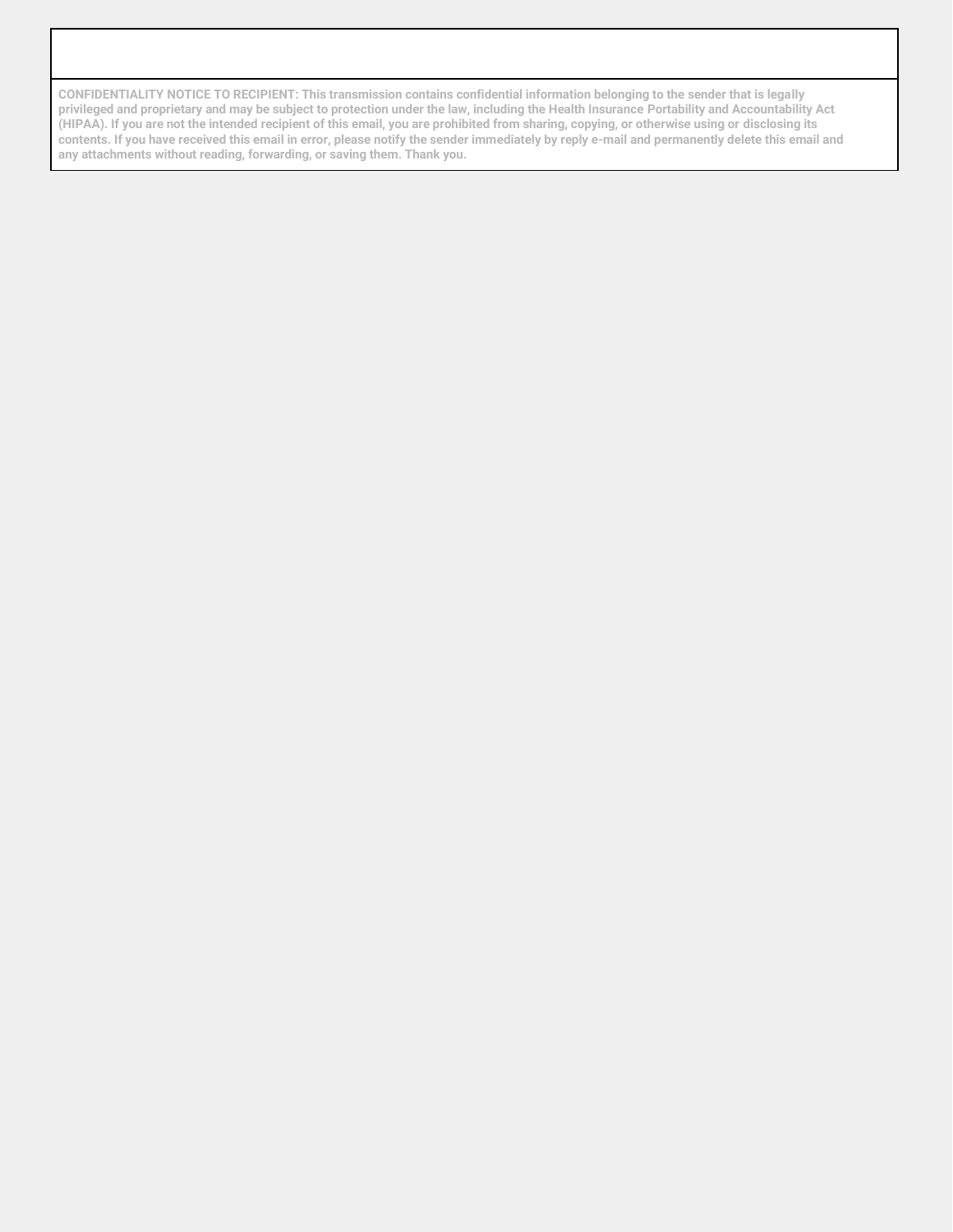

**•Email: pharmconsult@vikorscientific.com • Phone: 1-855-742-7635, 1-855-PharmD5**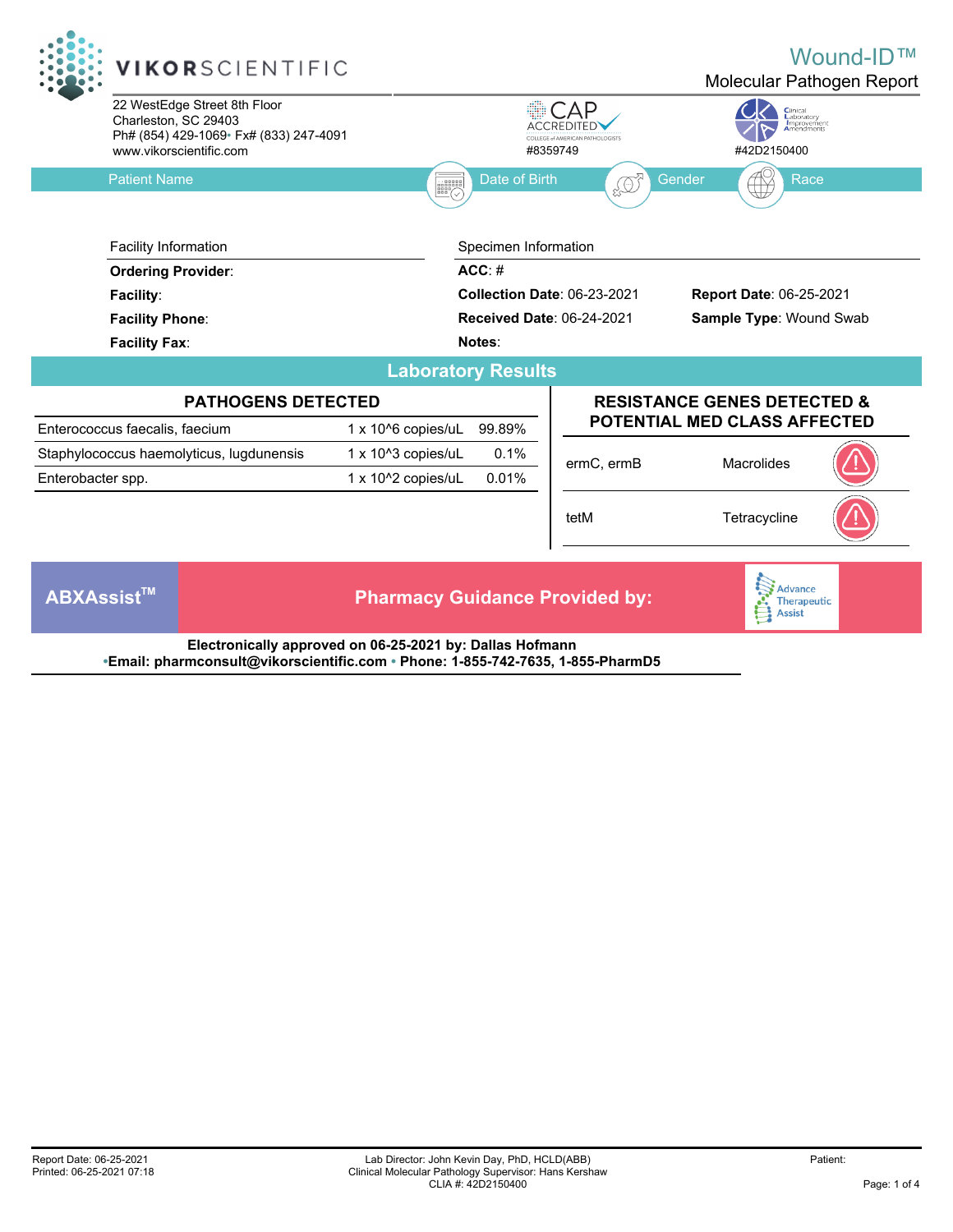

|                                         | Medication   | Route | Dose                                                                                                                                                                                                                                                                                                                                                                     |
|-----------------------------------------|--------------|-------|--------------------------------------------------------------------------------------------------------------------------------------------------------------------------------------------------------------------------------------------------------------------------------------------------------------------------------------------------------------------------|
| <b>FIRST LINE</b><br><b>SECOND LINE</b> | levofloxacin | oral  | 500-750mg (PO/IV) QD x 7-14 days                                                                                                                                                                                                                                                                                                                                         |
|                                         |              |       | Considerations: BBW: Fluoroquinolones have been associated with<br>serious and possible irreversible reactions; tendonitis/tendon rupture,<br>peripheral neuropathy, CNS effects. These may occur all together or<br>months after tx. Increased risk in patients over 60 and pt on<br>corticosteroids. Avoid in Myasthenia Gravis. Adjust dose for CrCl<br>$<$ 50ml/min. |
|                                         | moxifloxacin | oral  | 400mg (PO/IV) QD x 7-14 days                                                                                                                                                                                                                                                                                                                                             |
|                                         |              |       | Considerations: E. faecalis, E. faecium: No renal dose adjustments<br>required; otherwise, same BBW as Levaguin.                                                                                                                                                                                                                                                         |

**VEDICATION**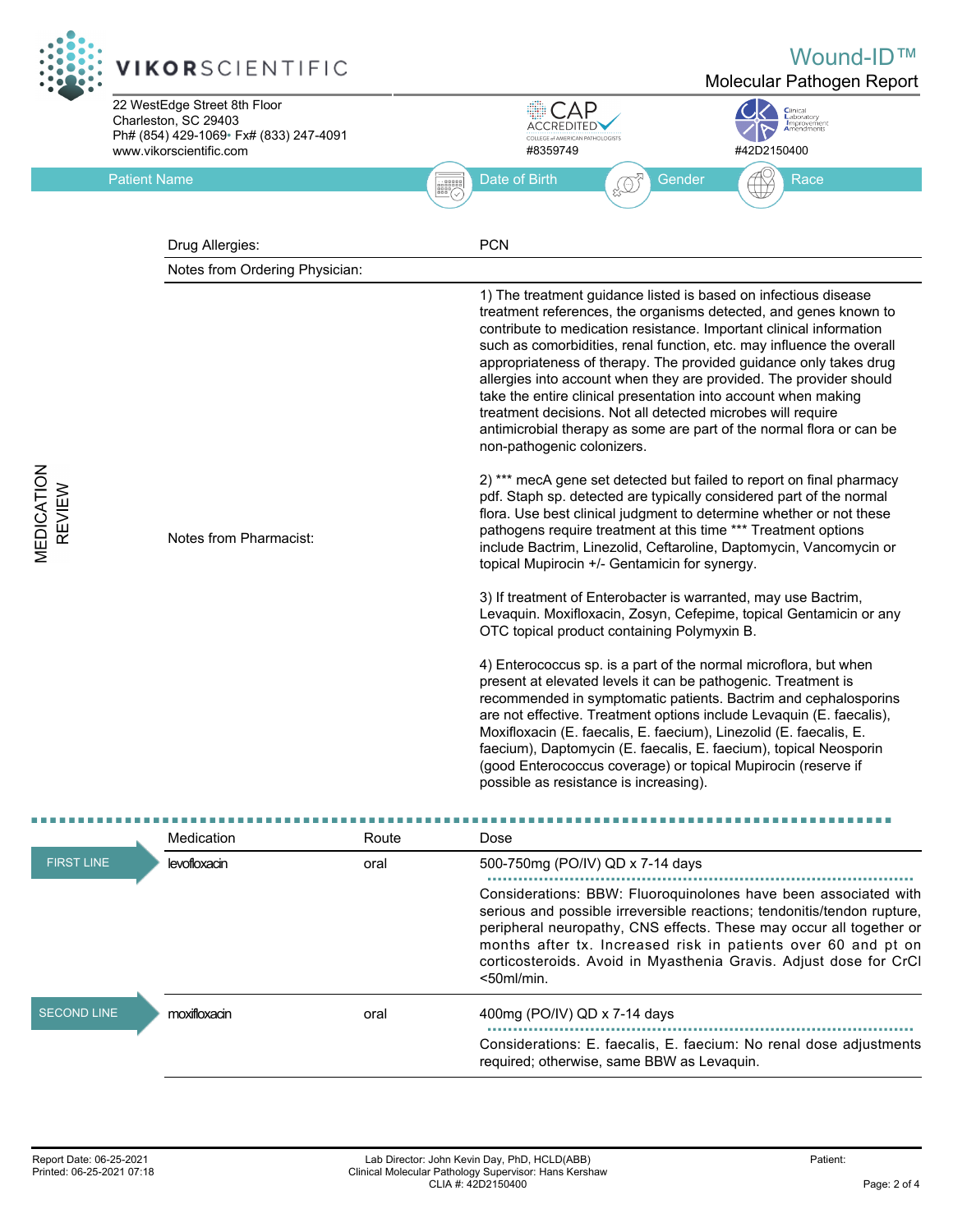

is available for consult at the email and phone number provided.

The treatment guidance listed in the report is based on infectious disease treatment references, the organisms detected, and genes known to contribute to medication resistance. Important clinical information such as comorbidities, renal function, patient weight, platelet count, microbiology results, etc. may influence the overall appropriateness<br>of therapy. The provided guidance only appropriateness of therapy must be determined by the physician treating the patient. The provider has all the patient information necessary to make that determination and should take the entire clinical presentation into account when making treatment decisions. Should the treating physician wish to discuss the provided guidance, the pharmacist